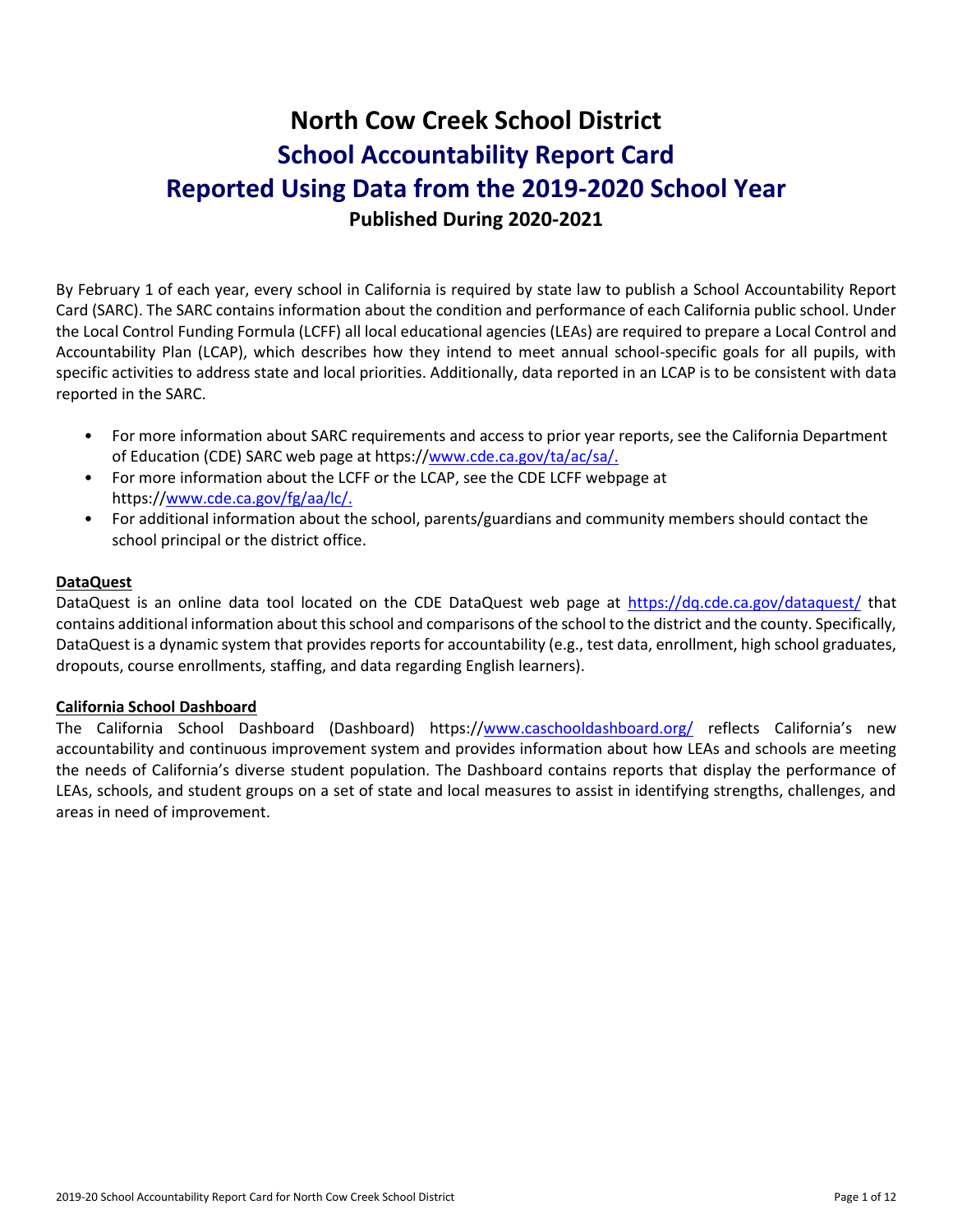# **About This School**

#### **School Contact Information (School Year 2020-2021)**

| <b>Entity</b>                            | <b>Contact Information</b>      |
|------------------------------------------|---------------------------------|
| <b>School Name</b>                       | North Cow Creek School District |
| <b>Street</b>                            | 10619 Swede Creek Rd.           |
| City, State, Zip                         | Palo Cedro, CA 96073            |
| <b>Phone Number</b>                      | (530) 549-4488                  |
| Principal                                | Kevin Kurtz                     |
| <b>Email Address</b>                     | kkurtz@northcowcreek.org        |
| Website                                  | www.northcowcreek.org           |
| <b>County-District-School (CDS) Code</b> | 45700786050421                  |

#### **District Contact Information (School Year 2020-2021)**

| <b>Entity</b>        | <b>Contact Information</b>      |  |  |  |
|----------------------|---------------------------------|--|--|--|
| <b>District Name</b> | North Cow Creek School District |  |  |  |
| <b>Phone Number</b>  | (530) 549-4488                  |  |  |  |
| Superintendent       | <b>Kevin Kurtz</b>              |  |  |  |
| <b>Email Address</b> | kkurtz@northcowcreek.org        |  |  |  |
| Website              | www.northcowcreek.org           |  |  |  |

#### **School Description and Mission Statement (School Year 2020-2021)**

North Cow Creek School (NCCS) is a small, rural school of approximately 255 students in grades K-8, which was first established in 1882. Located in Palo Cedro, 9 miles east of Redding in beautiful Northern California, the campus includes a gymnasium, STEM/Innovation lab, full playground and athletic fields as well as classrooms.

NCCS has a strong focus on academics, as demonstrated by its consistently high Academic scores.

The school program is enhanced by sports, field trips, a middle school activity period, student participation in and classroom music and choir. Students receive technology education through multiple weekly visits to the Innovation Lab (I-Lab). Students in grades 1 - 8 are each assigned a chromebook for use within the classroom. Technology resources are enhanced through a 1 gigabyte fiber line.

North Cow Creek School also offers a district-run after-school and before-school day-care program. The school has been recognized as a California Distinguished School, a Governor's Fitness Challenge award winner, and has received the California Superintendent's Challenge Award.

The vision of the staff at NCCS is to build a community empowering life-long learners who pursue a promising future for themselves and our world. As such, we strive to develop in all students the skills to maximize their academic potential, social abilities and personal fitness so that students will demonstrate continuous progress using a variety of instructional approaches measured by both formal and informal assessments throughout the year. Students who need assistance receive the benefits of available resources to reach their individual potential in all curricular areas.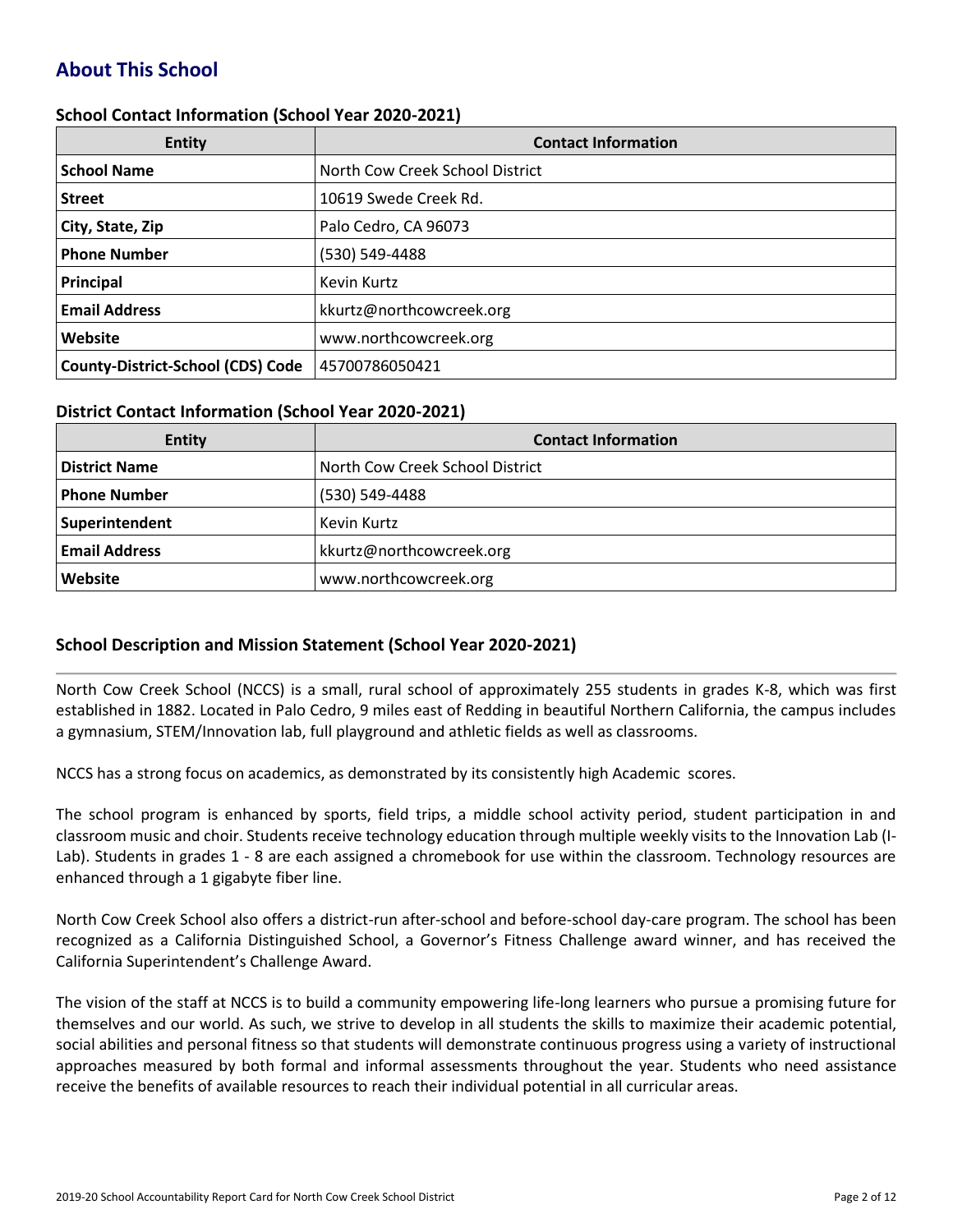## **Student Enrollment by Grade Level (School Year 2019-2020)**

| <b>Grade Level</b>      | <b>Number of Students</b> |
|-------------------------|---------------------------|
| Kindergarten            | 37                        |
| Grade 1                 | 19                        |
| <b>Grade 2</b>          | 29                        |
| Grade 3                 | 29                        |
| Grade 4                 | 28                        |
| Grade 5                 | 27                        |
| Grade 6                 | 28                        |
| Grade 7                 | 32                        |
| Grade 8                 | 29                        |
| <b>Total Enrollment</b> | 258                       |

## **Student Enrollment by Student Group (School Year 2019-2020)**

| <b>Student Group</b>                   | <b>Percent of Total Enrollment</b> |
|----------------------------------------|------------------------------------|
| <b>Black or African American</b>       | 0.4                                |
| American Indian or Alaska Native       | 2.3                                |
| Asian                                  | 1.6                                |
| <b>Hispanic or Latino</b>              | 8.5                                |
| <b>White</b>                           | 76.7                               |
| <b>Two or More Races</b>               | 10.5                               |
| <b>Socioeconomically Disadvantaged</b> | 31.4                               |
| <b>Students with Disabilities</b>      | 3.5                                |
| <b>Homeless</b>                        | 3.9                                |

# **A. Conditions of Learning**

#### **State Priority: Basic**

The SARC provides the following information relevant to the State priority: Basic (Priority 1):

- Degree to which teachers are appropriately assigned and fully credentialed in the subject area and for the pupils they are teaching;
- Pupils have access to standards-aligned instructional materials; and
- School facilities are maintained in good repair

#### **Teacher Credentials**

| <b>Teachers</b>                                                    |    | <b>School</b><br>2019-20 | <b>School</b><br>2020-21 | <b>District</b><br>2020-21 |
|--------------------------------------------------------------------|----|--------------------------|--------------------------|----------------------------|
| <b>With Full Credential</b>                                        | 13 | 13                       | 14                       | 14                         |
| <b>Without Full Credential</b>                                     |    |                          |                          |                            |
| Teaching Outside Subject Area of Competence (with full credential) |    |                          |                          |                            |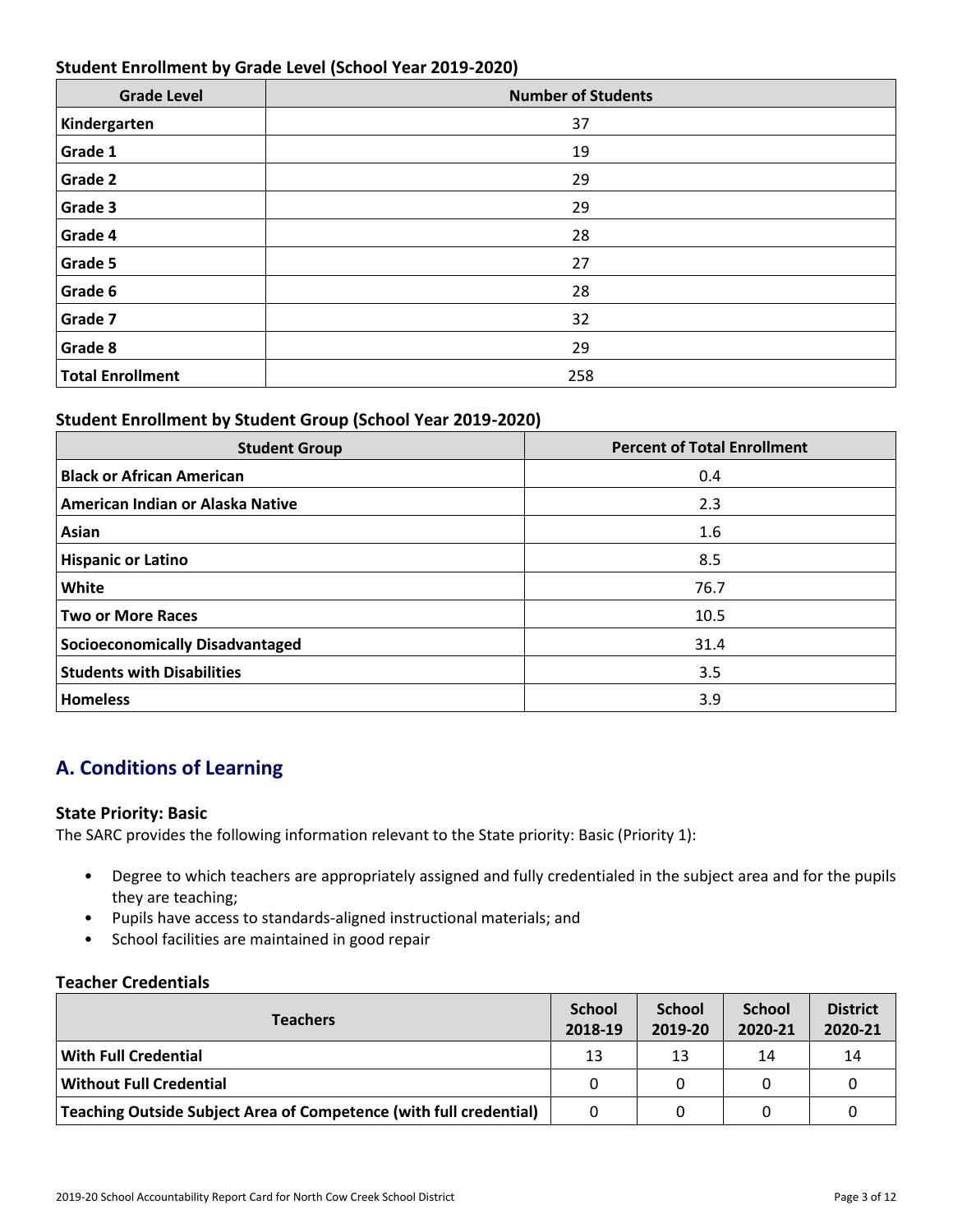## **Teacher Misassignments and Vacant Teacher Positions**

| <b>Indicator</b>                               | 2018-19 | 2019-20 | 2020-21 |
|------------------------------------------------|---------|---------|---------|
| Misassignments of Teachers of English Learners |         |         |         |
| Total Teacher Misassignments*                  |         |         |         |
| Vacant Teacher Positions                       |         |         |         |

Note: "Misassignments" refers to the number of positions filled by teachers who lack legal authorization to teach that grade level, subject area, student group, etc. \*Total Teacher Misassignments includes the number of Misassignments of Teachers of English Learners.

## **Quality, Currency, Availability of Textbooks and Other Instructional Materials (School Year 2020-2021)**

#### **Year and month in which data were collected:** August, 2020

| Subject                       | <b>Textbooks and Other Instructional</b><br><b>Materials/year of Adoption</b>                                                          | <b>From Most</b><br>Recent<br><b>Adoption?</b> | <b>Percent Students</b><br><b>Lacking Own</b><br><b>Assigned Copy</b> |
|-------------------------------|----------------------------------------------------------------------------------------------------------------------------------------|------------------------------------------------|-----------------------------------------------------------------------|
| <b>Reading/Language Arts</b>  | National Geographic Reach (K - 5) --<br>Adopted: 2017; StudySync (6-8) -- Adopted:<br>2018                                             | Yes.                                           | 0                                                                     |
| <b>Mathematics</b>            | Everyday Mathematics (TK-6); College<br>Preparatory Mathematics (7-8) -- Adopted:<br>2008/2009                                         | Yes.                                           | 0                                                                     |
| <b>Science</b>                | Delta Full Option Science (K-5); Glencoe<br>Earth Science (6); Glenco Life Science (7);<br>Glenco Physical Science (8) -- Adopted 2007 | <b>Yes</b>                                     | 0                                                                     |
| <b>History-Social Science</b> | Scott Foresman (1-5); Harcourt (4-8) --<br>Adopted 2006                                                                                | Yes.                                           | 0                                                                     |
| <b>Health</b>                 | Positive Prevention PLUS (8)                                                                                                           | <b>Yes</b>                                     | 0                                                                     |

Note: Cells with N/A values do not require data.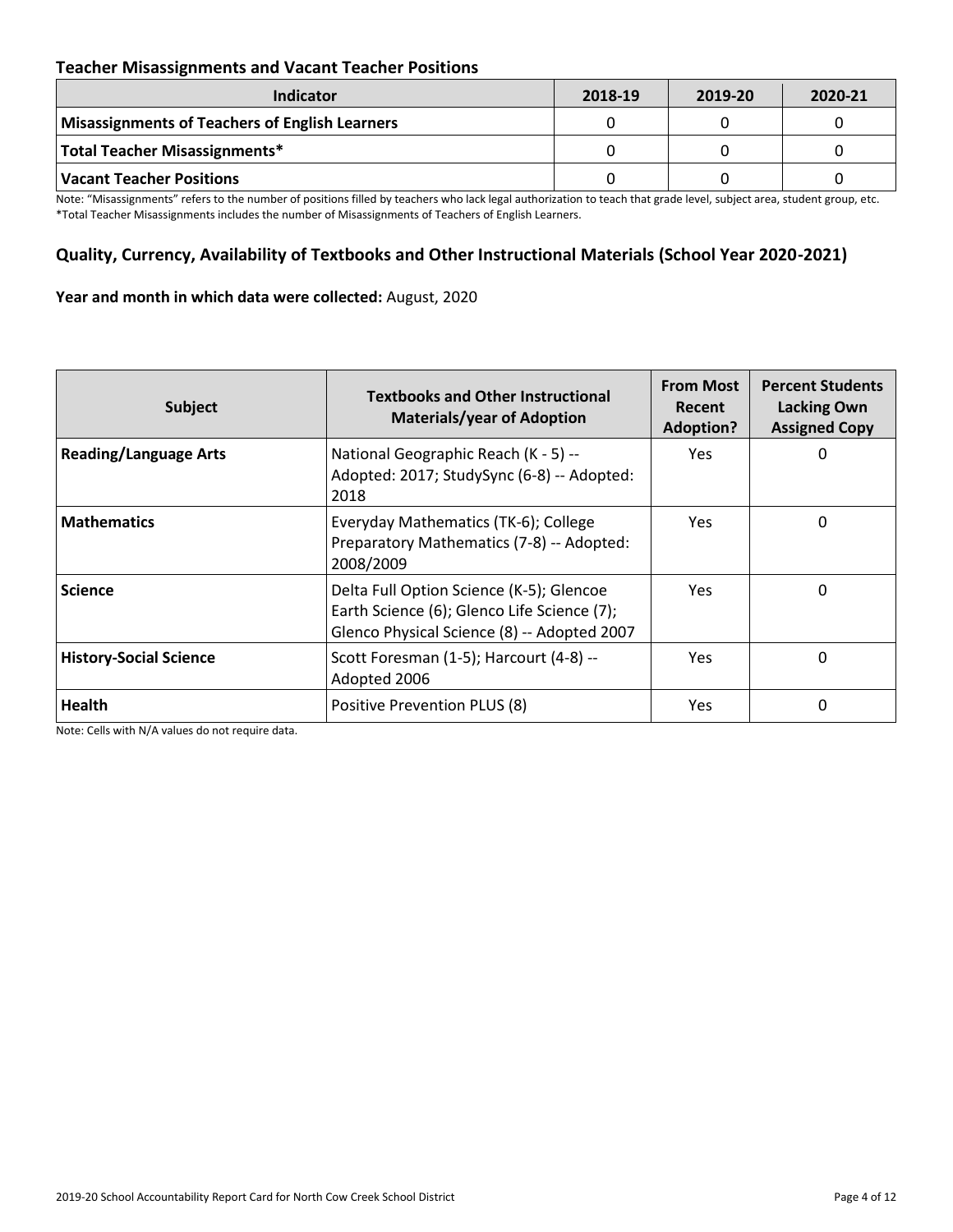## **School Facility Conditions and Planned Improvements**

This inspection determines the school facility's good repair status using ratings of good condition, fair condition or poor condition. The overall summary of facility conditions uses ratings of exemplary, good, fair or poor. At the time of this school facility inspection, no deficiencies were found.

## **School Facility Good Repair Status**

Using the **most recently collected** FIT data (or equivalent), provide the following:

- Determination of repair status for systems listed
- Description of any needed maintenance to ensure good repair
- The year and month in which the data were collected
- The rate for each system inspected
- The overall rating

#### **Year and month of the most recent FIT report:** December, 2020

| <b>System Inspected</b>                                                              | <b>Rating</b> | <b>Repair Needed and Action Taken or Planned</b> |
|--------------------------------------------------------------------------------------|---------------|--------------------------------------------------|
| <b>Systems: Gas Leaks,</b><br><b>Mechanical/HVAC, Sewer</b>                          | Good          |                                                  |
| <b>Interior: Interior Surfaces</b>                                                   | Good          |                                                  |
| <b>Cleanliness: Overall Cleanliness,</b><br><b>Pest/ Vermin Infestation</b>          | Good          |                                                  |
| <b>Electrical: Electrical</b>                                                        | Good          |                                                  |
| Restrooms/Fountains: Restrooms,<br>Sinks/Fountains                                   | Good          |                                                  |
| <b>Safety: Fire Safety, Hazardous</b><br><b>Materials</b>                            | Good          |                                                  |
| <b>Structural: Structural Damage,</b><br><b>Roofs</b>                                | Good          |                                                  |
| <b>External: Playground/School</b><br>Grounds, Windows/<br><b>Doors/Gates/Fences</b> | Good          |                                                  |
| <b>Overall Rating</b>                                                                | Exemplary     |                                                  |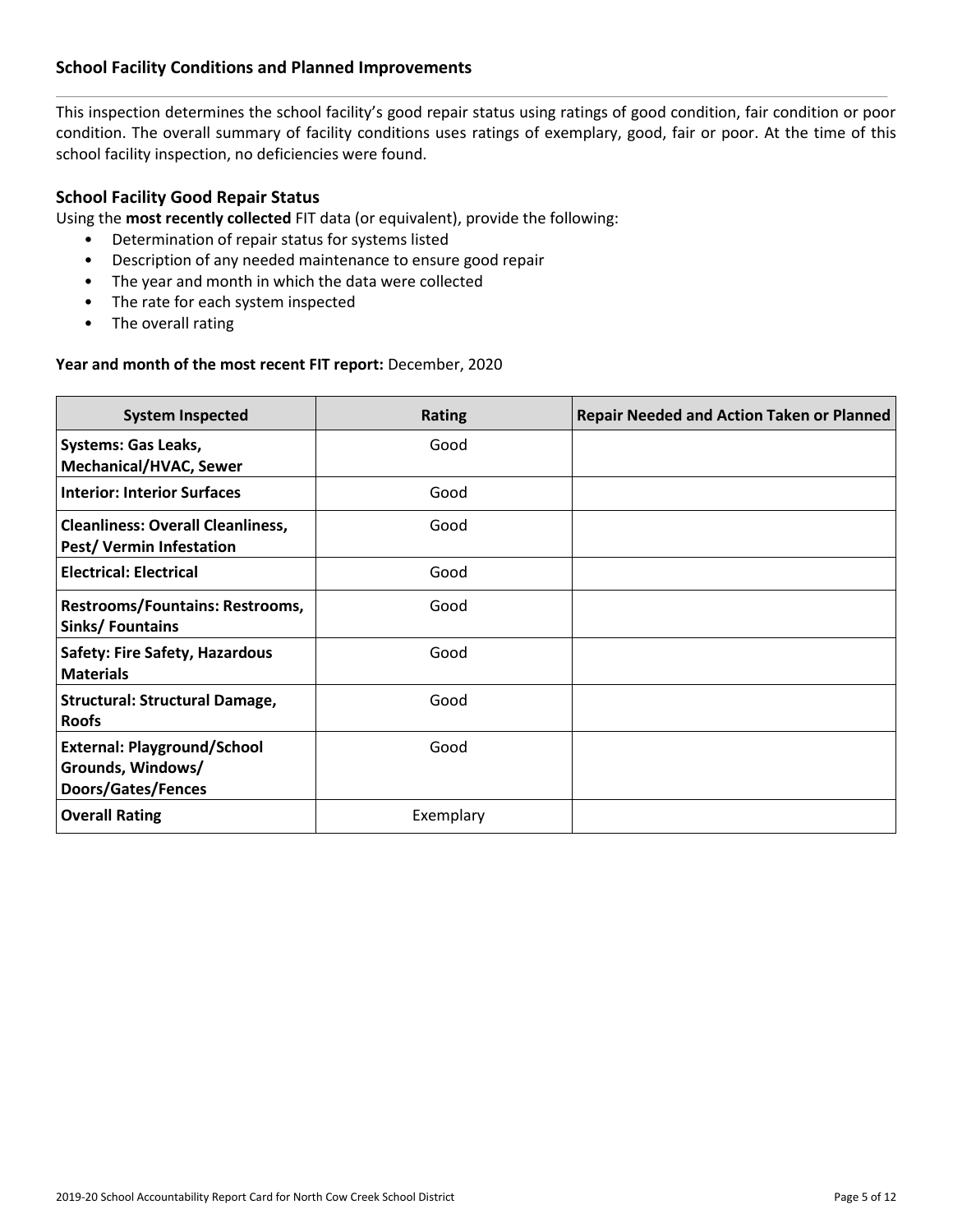## **B. Pupil Outcomes**

## **State Priority: Pupil Achievement**

The SARC provides the following information relevant to the State priority: Pupil Achievement (Priority 4):

- **Statewide assessments** (i.e., California Assessment of Student Performance and Progress [CAASPP] System, which includes the Smarter Balanced Summative Assessments for students in the general education population and the California Alternate Assessments [CAAs] for English language arts/literacy [ELA] and mathematics given in grades three through eight and grade eleven. Only eligible students may participate in the administration of the CAAs. CAAs items are aligned with alternate achievement standards, which are linked with the Common Core State Standards [CCSS] for students with the most significant cognitive disabilities); and
- The percentage of students who have successfully completed courses that satisfy the requirements for entrance to the University of California and the California State University, or career technical education sequences or programs of study.

# **CAASPP Test Results in ELA and Mathematics for All Students**

## **Grades Three through Eight and Grade Eleven**

## **Percentage of Students Meeting or Exceeding the State Standard**

| Subject                                                              | <b>School</b><br>2018-19 | <b>School</b><br>2019-20 | <b>District</b><br>2018-19 | <b>District</b><br>2019-20 | <b>State</b><br>2018-19 | <b>State</b><br>2019-20 |
|----------------------------------------------------------------------|--------------------------|--------------------------|----------------------------|----------------------------|-------------------------|-------------------------|
| <b>English Language Arts/Literacy</b><br>$\vert$ (grades 3-8 and 11) | 58                       | N/A                      | 58                         | N/A                        | 50                      | N/A                     |
| <b>Mathematics</b><br>$\sqrt{\frac{1}{2}}$ (grades 3-8 and 11)       | 48                       | N/A                      | 48                         | N/A                        | 39                      | N/A                     |

Note: Cells with N/A values do not require data.

Note: The 2019-2020 data are not available. Due to the COVID-19 pandemic, Executive Order N-30-20 was issued which waived the requirement for statewide testing for the 2019-2020 school year.

Note: Percentages are not calculated when the number of students tested is ten or less, either because the number of students in this category is too small for statistical accuracy or to protect student privacy.

Note: ELA and mathematics test results include the Smarter Balanced Summative Assessment and the CAA. The "Percent Met or Exceeded" is calculated by taking the total number of students who met or exceeded the standard on the Smarter Balanced Summative Assessment plus the total number of students who met the standard (i.e., achieved Level 3-Alternate) on the CAAs divided by the total number of students who participated in both assessments.

## **CAASPP Test Results in ELA by Student Group Grades Three through Eight and Grade Eleven (School Year 2019-2020)**

| <b>Student Group</b>                | <b>Total</b><br><b>Enrollment</b> | <b>Number</b><br><b>Tested</b> | Percent<br><b>Tested</b> | Percent<br><b>Not</b><br><b>Tested</b> | Percent<br>Met or<br><b>Exceeded</b> |
|-------------------------------------|-----------------------------------|--------------------------------|--------------------------|----------------------------------------|--------------------------------------|
| <b>All Students</b>                 | N/A                               | N/A                            | N/A                      | N/A                                    | N/A                                  |
| <b>Male</b>                         | N/A                               | N/A                            | N/A                      | N/A                                    | N/A                                  |
| Female                              | N/A                               | N/A                            | N/A                      | N/A                                    | N/A                                  |
| <b>Black or African American</b>    | N/A                               | N/A                            | N/A                      | N/A                                    | N/A                                  |
| American Indian or Alaska Native    | N/A                               | N/A                            | N/A                      | N/A                                    | N/A                                  |
| Asian                               | N/A                               | N/A                            | N/A                      | N/A                                    | N/A                                  |
| <b>Filipino</b>                     | N/A                               | N/A                            | N/A                      | N/A                                    | N/A                                  |
| <b>Hispanic or Latino</b>           | N/A                               | N/A                            | N/A                      | N/A                                    | N/A                                  |
| Native Hawaiian or Pacific Islander | N/A                               | N/A                            | N/A                      | N/A                                    | N/A                                  |
| White                               | N/A                               | N/A                            | N/A                      | N/A                                    | N/A                                  |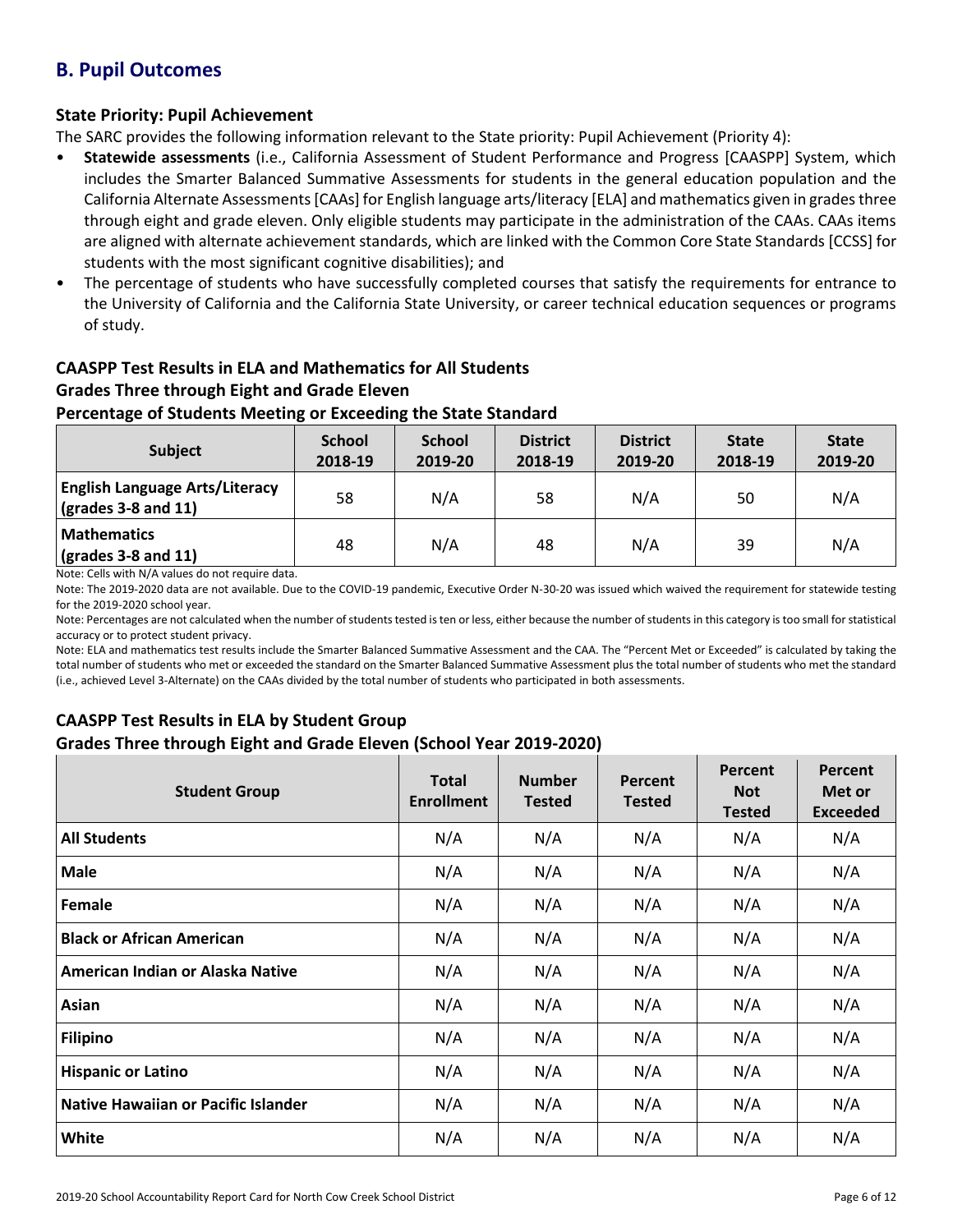| <b>Student Group</b>                                 | <b>Total</b><br><b>Enrollment</b> | <b>Number</b><br><b>Tested</b> | Percent<br><b>Tested</b> | Percent<br><b>Not</b><br><b>Tested</b> | Percent<br>Met or<br><b>Exceeded</b> |
|------------------------------------------------------|-----------------------------------|--------------------------------|--------------------------|----------------------------------------|--------------------------------------|
| <b>Two or More Races</b>                             | N/A                               | N/A                            | N/A                      | N/A                                    | N/A                                  |
| <b>Socioeconomically Disadvantaged</b>               | N/A                               | N/A                            | N/A                      | N/A                                    | N/A                                  |
| <b>English Learners</b>                              | N/A                               | N/A                            | N/A                      | N/A                                    | N/A                                  |
| <b>Students with Disabilities</b>                    | N/A                               | N/A                            | N/A                      | N/A                                    | N/A                                  |
| <b>Students Receiving Migrant Education Services</b> | N/A                               | N/A                            | N/A                      | N/A                                    | N/A                                  |
| <b>Foster Youth</b>                                  | N/A                               | N/A                            | N/A                      | N/A                                    | N/A                                  |
| <b>Homeless</b>                                      | N/A                               | N/A                            | N/A                      | N/A                                    | N/A                                  |

Note: Cells with N/A values do not require data.

Note: The 2019-2020 data are not available. Due to the COVID-19 pandemic, Executive Order N-30-20 was issued which waived the requirement for statewide testing for the 2019-2020 school year.

## **CAASPP Test Results in Mathematics by Student Group Grades Three through Eight and Grade Eleven (School Year 2019-2020)**

| <b>Student Group</b>                                 | <b>Total</b><br><b>Enrollment</b> | <b>Number</b><br><b>Tested</b> | Percent<br><b>Tested</b> | Percent<br><b>Not</b><br><b>Tested</b> | Percent<br>Met or<br><b>Exceeded</b> |
|------------------------------------------------------|-----------------------------------|--------------------------------|--------------------------|----------------------------------------|--------------------------------------|
| <b>All Students</b>                                  | N/A                               | N/A                            | N/A                      | N/A                                    | N/A                                  |
| <b>Male</b>                                          | N/A                               | N/A                            | N/A                      | N/A                                    | N/A                                  |
| Female                                               | N/A                               | N/A                            | N/A                      | N/A                                    | N/A                                  |
| <b>Black or African American</b>                     | N/A                               | N/A                            | N/A                      | N/A                                    | N/A                                  |
| American Indian or Alaska Native                     | N/A                               | N/A                            | N/A                      | N/A                                    | N/A                                  |
| Asian                                                | N/A                               | N/A                            | N/A                      | N/A                                    | N/A                                  |
| <b>Filipino</b>                                      | N/A                               | N/A                            | N/A                      | N/A                                    | N/A                                  |
| <b>Hispanic or Latino</b>                            | N/A                               | N/A                            | N/A                      | N/A                                    | N/A                                  |
| <b>Native Hawaiian or Pacific Islander</b>           | N/A                               | N/A                            | N/A                      | N/A                                    | N/A                                  |
| White                                                | N/A                               | N/A                            | N/A                      | N/A                                    | N/A                                  |
| <b>Two or More Races</b>                             | N/A                               | N/A                            | N/A                      | N/A                                    | N/A                                  |
| <b>Socioeconomically Disadvantaged</b>               | N/A                               | N/A                            | N/A                      | N/A                                    | N/A                                  |
| <b>English Learners</b>                              | N/A                               | N/A                            | N/A                      | N/A                                    | N/A                                  |
| <b>Students with Disabilities</b>                    | N/A                               | N/A                            | N/A                      | N/A                                    | N/A                                  |
| <b>Students Receiving Migrant Education Services</b> | N/A                               | N/A                            | N/A                      | N/A                                    | N/A                                  |
| <b>Foster Youth</b>                                  | N/A                               | N/A                            | N/A                      | N/A                                    | N/A                                  |
| <b>Homeless</b>                                      | N/A                               | N/A                            | N/A                      | N/A                                    | N/A                                  |

Note: Cells with N/A values do not require data.

Note: The 2019-2020 data are not available. Due to the COVID-19 pandemic, Executive Order N-30-20 was issued which waived the requirement for statewide testing for the 2019-2020 school year.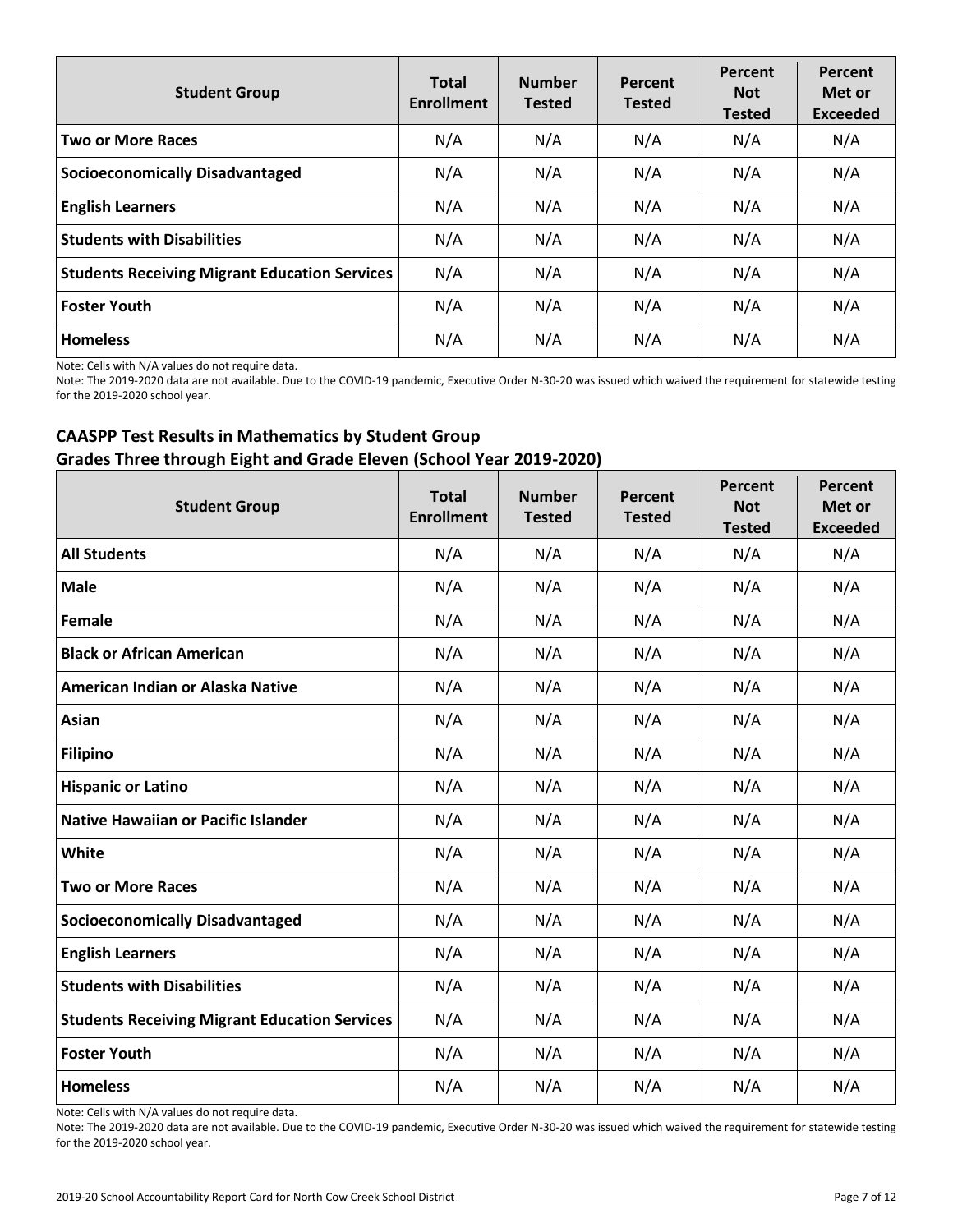## **CAASPP Test Results in Science for All Students Grades Five, Eight, and High School Percentage of Students Meeting or Exceeding the State Standard**

| -                                     |                          |                          |                            |                            |                         |                         |
|---------------------------------------|--------------------------|--------------------------|----------------------------|----------------------------|-------------------------|-------------------------|
| <b>Subject</b>                        | <b>School</b><br>2018-19 | <b>School</b><br>2019-20 | <b>District</b><br>2018-19 | <b>District</b><br>2019-20 | <b>State</b><br>2018-19 | <b>State</b><br>2019-20 |
| Science (grades 5, 8 and high school) | 32                       | N/A                      | 32                         | N/A                        | 30                      | N/A                     |

Note: Cells with N/A values do not require data.

Note: The 2019-2020 data are not available. Due to the COVID-19 pandemic, Executive Order N-30-20 was issued which waived the requirement for statewide testing for the 2019-2020 school year.

Note: The new California Science Test (CAST) was first administered operationally in the 2018-2019 school year.

## **State Priority: Other Pupil Outcomes**

The SARC provides the following information relevant to the State priority: Other Pupil Outcomes (Priority 8):

Pupil outcomes in the subject areas of physical education.

#### **California Physical Fitness Test Results (School Year 2019-2020)**

| Grade Level | <b>Percentage of Students</b><br><b>Meeting Four of Six</b><br><b>Fitness Standards</b> | <b>Percentage of Students</b><br><b>Meeting Five of Six</b><br><b>Fitness Standards</b> | <b>Percentage of Students</b><br><b>Meeting Six of Six</b><br><b>Fitness Standards</b> |
|-------------|-----------------------------------------------------------------------------------------|-----------------------------------------------------------------------------------------|----------------------------------------------------------------------------------------|
|             | N/A                                                                                     | N/A                                                                                     | N/A                                                                                    |
|             | N/A                                                                                     | N/A                                                                                     | N/A                                                                                    |
| q           | N/A                                                                                     | N/A                                                                                     | N/A                                                                                    |

Note: Cells with N/A values do not require data.

Note: The 2019–2020 data are not available. Due to the COVID-19 pandemic, Executive Order N-56-20 was issued which waived the requirement to administer the physical fitness performance test for the 2019–2020 school year.

## **C. Engagement**

#### **State Priority: Parental Involvement**

The SARC provides the following information relevant to the State priority: Parental Involvement (Priority 3):

• Efforts the school district makes to seek parent input in making decisions for the school district and each school site

#### **Opportunities for Parental Involvement (School Year 2020-2021)**

North Cow Creek School is proud to have a high level of parent involvement in its various programs. There are formal opportunities for all parents to visit classrooms on Back-to-School Night and during open house, as well as during parentteacher conferences. Parents of students in grades 4-8 have online access to student grades through the Aeries portal and are encouraged to consult with teachers by phone, email or in person. Parents are a part of the Student Study Teams convened to strategize on ways to improve student performance. Additionally, a variety of other volunteer opportunities for parental involvement exist, including but not limited to assisting in classrooms, acting as classroom art parents, chaperoning field trips, and participating with the Education Foundation.

Parents are involved in shaping school policy through various committees and at school board meetings. North Cow Creek School also has a very involved Education Foundation, and other parent volunteers help with extracurricular programs such as skiing, fundraising, field trips, career day exposure, and classroom and school-wide events.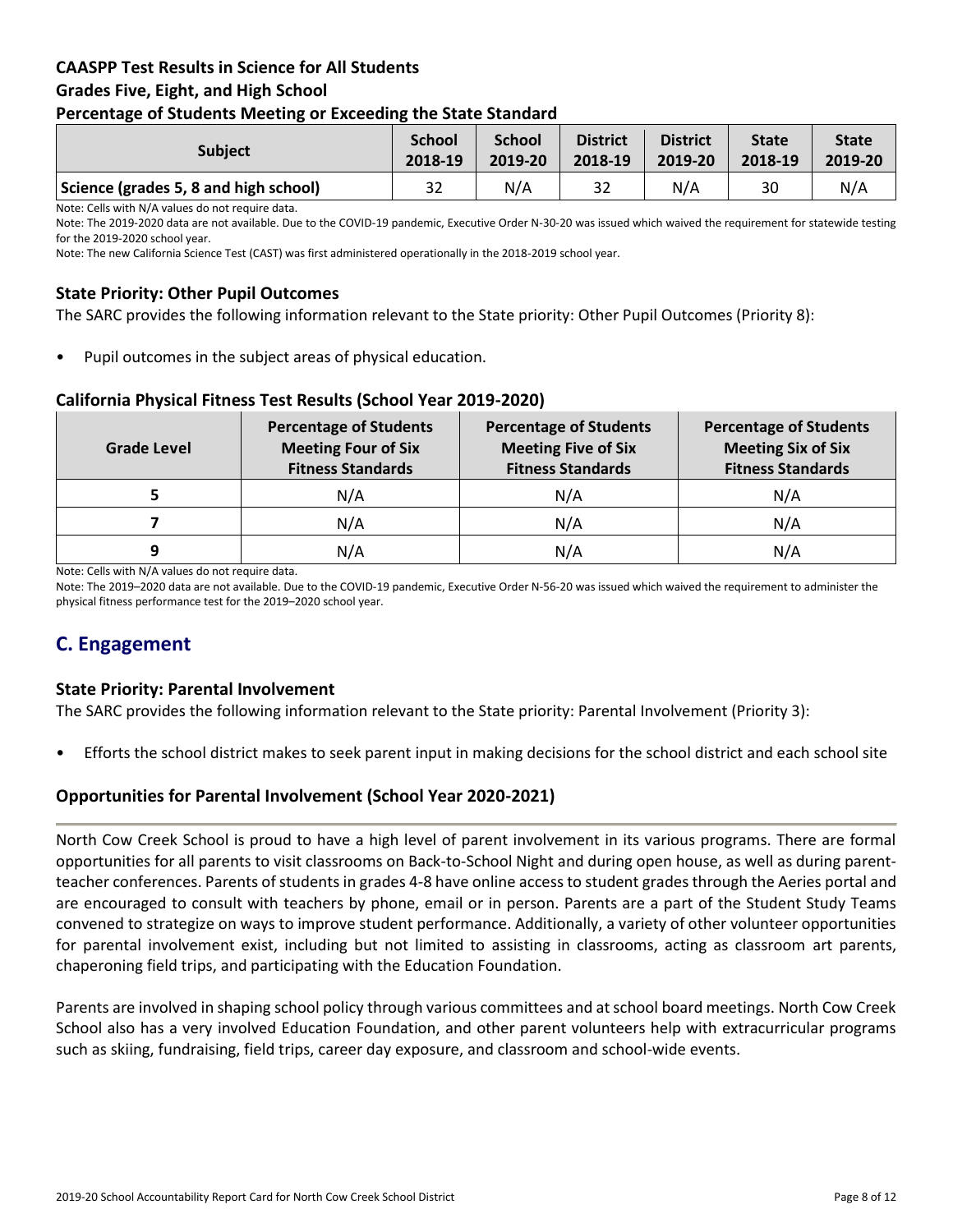## **State Priority: School Climate**

The SARC provides the following information relevant to the State priority: School Climate (Priority 6):

- Pupil suspension rates;
- Pupil expulsion rates; and
- Other local measures on the sense of safety.

#### **Suspensions and Expulsions**

#### **(data collected between July through June, each full school year respectively)**

| Rate               | <b>School</b><br>2017-18 | <b>School</b><br>2018-19 | <b>District</b><br>2017-18 | <b>District</b><br>2018-19 | <b>State</b><br>2017-18 | <b>State</b><br>2018-19 |
|--------------------|--------------------------|--------------------------|----------------------------|----------------------------|-------------------------|-------------------------|
| <b>Suspensions</b> | 0.0                      | 3.6                      | 0.0                        | 3.6                        | 3.5                     | 3.5                     |
| <b>Expulsions</b>  | 0.0                      | 0.0                      | 0.0                        | 0.0                        | 0.1                     | 0.1                     |

## **Suspensions and Expulsions for School Year 2019-2020 Only**

## **(data collected between July through February, partial school year due to the COVID-19 pandemic)**

| Rate               | <b>School</b><br>2019-20 | <b>District</b><br>2019-20 | <b>State</b><br>2019-20 |
|--------------------|--------------------------|----------------------------|-------------------------|
| <b>Suspensions</b> | .04                      | .04                        | N/A                     |
| <b>Expulsions</b>  |                          |                            | N/A                     |

Note: The 2019-2020 suspensions and expulsions rate data are not comparable to prior year data because the 2019-2020 school year is a partial school year due to the COVID-19 crisis. As such, it would be inappropriate to make any comparisons in rates of suspensions and expulsions in the 2019-2020 school year compared to prior years.

## **School Safety Plan (School Year 2020-2021)**

North Cow Creek School has a school safety plan approved by the School Site Council (SSC) and Board of Trustees. Regularly scheduled drills are held throughout the school year to make certain all staff and students are familiar with and ready to carry out all emergency procedures, should it be necessary to do so. The school safety plan is reviewed and updated by February of each school year. This plan is available in the school office for review by the community. The North Cow Creek Crisis and Response Plan has been completed in collaboration with the Shasta County sheriff's department. All staff receive annual training on Child Abuse Reporting and safety within the work place. The Safety Plan was last approved in January, 2021..

North Cow Creek School administration follows California Education Code, board policies and administrative regulations, and processes are communicated to parents in case of suspension and/or expulsion. All students are assured their due process rights and are only suspended or expelled based upon California Education Code Section 48900, et al.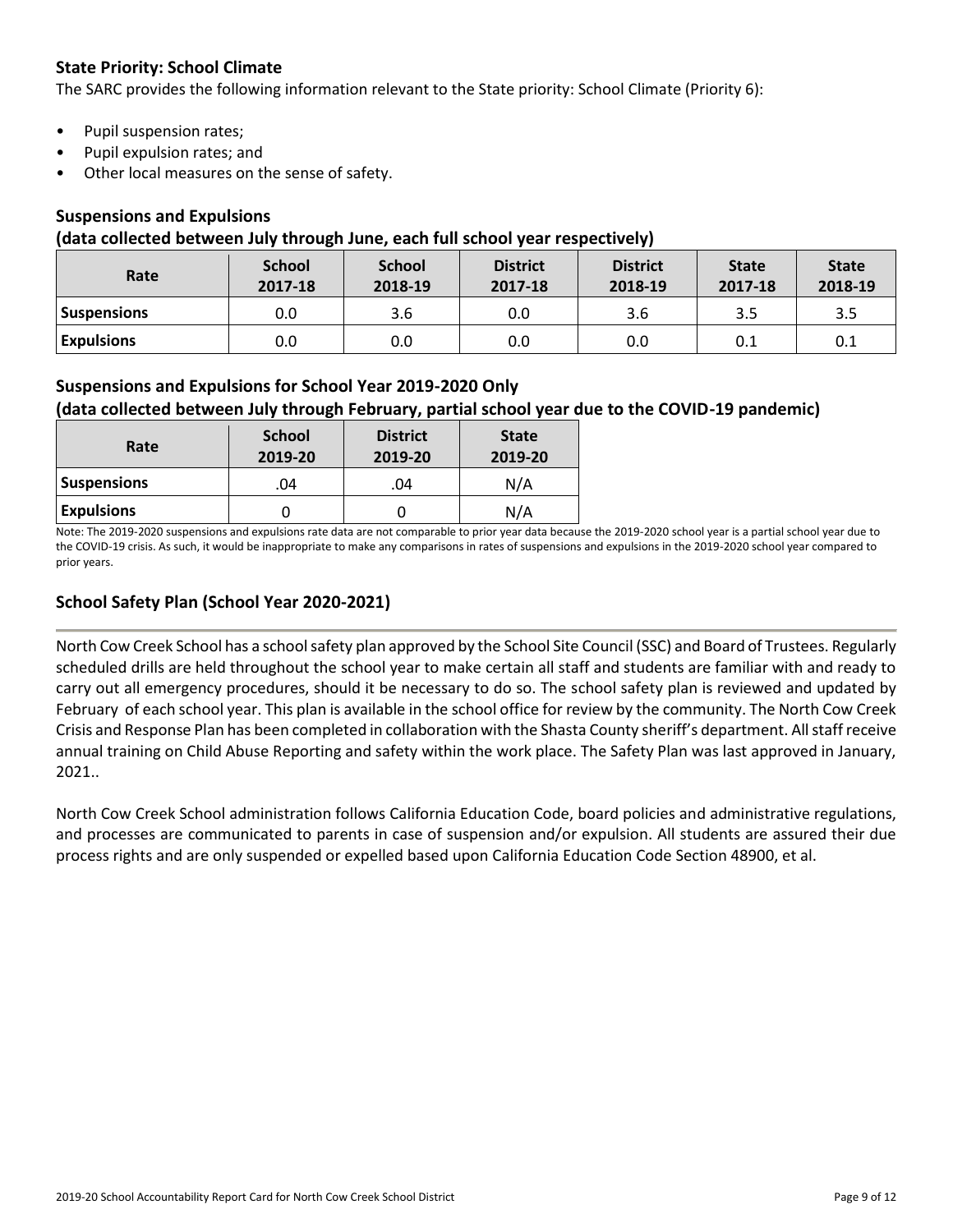# **D. Other SARC Information**

The information in this section is required to be in the SARC but is not included in the state priorities for LCFF.

| Grade<br>Level | Average<br><b>Class</b><br><b>Size</b> | # of<br><b>Size</b><br>$1 - 20$ | # of<br><b>Size</b><br>21-32 | 2017-18  2017-18  2017-18  2017-18  2018-19  2018-19  2018-19  2018-19  2019-20  2019-20  2019-20  2019-20 <br># of<br> Classes* Classes* Classes* <br><b>Size</b><br>$33+$ | Average<br><b>Class</b><br><b>Size</b> | # of<br><b>Size</b><br>$1 - 20$ | # of<br> Classes* Classes* Classes* <br><b>Size</b><br>21-32 | # of<br><b>Size</b><br>$33+$ | Average<br><b>Class</b><br><b>Size</b> | # of<br> Classes* Classes* Classes* <br><b>Size</b><br>$1 - 20$ | # of<br><b>Size</b><br>21-32 | # of<br><b>Size</b><br>$33+$ |
|----------------|----------------------------------------|---------------------------------|------------------------------|-----------------------------------------------------------------------------------------------------------------------------------------------------------------------------|----------------------------------------|---------------------------------|--------------------------------------------------------------|------------------------------|----------------------------------------|-----------------------------------------------------------------|------------------------------|------------------------------|
| К              | 19                                     | $\overline{2}$                  |                              |                                                                                                                                                                             | 18                                     | $\overline{2}$                  |                                                              |                              | 19                                     |                                                                 | $\overline{2}$               |                              |
| 1              | 20                                     | $\mathbf{1}$                    |                              |                                                                                                                                                                             | 21                                     |                                 | $\mathbf{1}$                                                 |                              | 20                                     | $\mathbf{1}$                                                    |                              |                              |
| $\mathbf{2}$   | 20                                     | $\mathbf{1}$                    | $\mathbf{1}$                 |                                                                                                                                                                             | 20                                     | 1                               | $\mathbf{1}$                                                 |                              | 21                                     | 1                                                               |                              |                              |
| $\mathbf{3}$   | 23                                     |                                 | 1                            |                                                                                                                                                                             | 29                                     |                                 | 1                                                            |                              | 20                                     | 1                                                               |                              |                              |
| 4              | 24                                     |                                 | 7                            |                                                                                                                                                                             | 25                                     |                                 | 8                                                            |                              | 28                                     |                                                                 | $\overline{2}$               |                              |
| 5              | 28                                     |                                 | 7                            |                                                                                                                                                                             | 24                                     |                                 | 8                                                            |                              | 27                                     |                                                                 | $\overline{2}$               |                              |
| 6              | 37                                     |                                 | 7                            | 1                                                                                                                                                                           | 28                                     |                                 | 8                                                            |                              | 28                                     |                                                                 | $\overline{\mathcal{L}}$     |                              |
| Other**        |                                        |                                 |                              |                                                                                                                                                                             |                                        |                                 |                                                              |                              | 17                                     | 1                                                               |                              |                              |

## **Average Class Size and Class Size Distribution (Elementary)**

\*Number of classes indicates how many classes fall into each size category (a range of total students per class).

\*\* "Other" category is for multi-grade level classes.

## **Ratio of Pupils to Academic Counselor (School Year 2019-2020)**

| Tue                  | <b>Ratio</b> |
|----------------------|--------------|
| Academic Counselors* |              |

\*One full time equivalent (FTE) equals one staff member working full time; one FTE could also represent two staff members who each work 50 percent of full time.

## **Student Support Services Staff (School Year 2019-2020)**

| <b>Title</b>                                                         | Number of FTE*<br><b>Assigned to School</b> |
|----------------------------------------------------------------------|---------------------------------------------|
| <b>Counselor (Academic, Social/Behavioral or Career Development)</b> | .2                                          |
| Library Media Teacher (Librarian)                                    |                                             |
| <b>Library Media Services Staff (Paraprofessional)</b>               | .025                                        |
| Psychologist                                                         | .1                                          |
| <b>Social Worker</b>                                                 |                                             |
| <b>Nurse</b>                                                         | .025                                        |
| <b>Speech/Language/Hearing Specialist</b>                            | $\cdot$ .2                                  |
| <b>Resource Specialist (non-teaching)</b>                            |                                             |
| Other                                                                |                                             |

\*One Full Time Equivalent (FTE) equals one staff member working full time; one FTE could also represent two staff members who each work 50 percent of full time.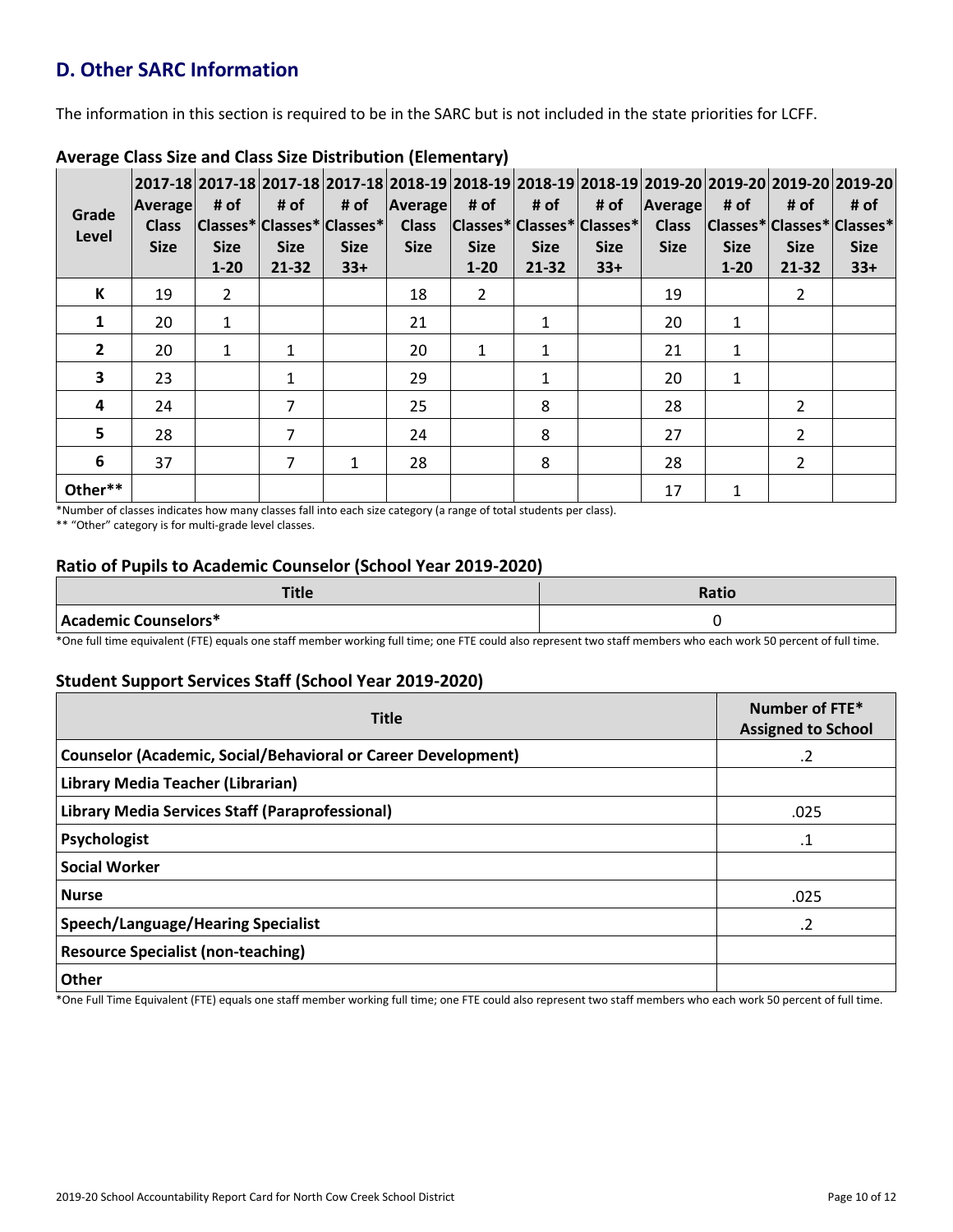| Level                                                | <b>Total</b><br><b>Expenditures</b><br><b>Per Pupil</b> | <b>Expenditures</b><br><b>Per Pupil</b><br>(Restricted) | <b>Expenditures</b><br><b>Per Pupil</b><br>(Unrestricted) | Average<br><b>Teacher</b><br><b>Salary</b> |
|------------------------------------------------------|---------------------------------------------------------|---------------------------------------------------------|-----------------------------------------------------------|--------------------------------------------|
| <b>School Site</b>                                   | \$9,386                                                 | \$1,915                                                 | \$7,471                                                   | \$68,168                                   |
| <b>District</b>                                      | N/A                                                     | N/A                                                     | \$8,957                                                   | \$66,118                                   |
| <b>Percent Difference - School Site and District</b> | N/A                                                     | N/A                                                     | $-18.1$                                                   | 3.1                                        |
| <b>State</b>                                         | N/A                                                     | N/A                                                     | \$7,750                                                   | \$71,448                                   |
| <b>Percent Difference - School Site and State</b>    | N/A                                                     | N/A                                                     | $-3.7$                                                    | $-4.7$                                     |

## **Expenditures Per Pupil and School Site Teacher Salaries (Fiscal Year 2018-2019)**

Note: Cells with N/A values do not require data.

## **Types of Services Funded (Fiscal Year 2019-2020)**

General funds are principally utilized to provide a qualified staff, curriculum, and facility that supports the academic and behavioral growth of all students. In addition to the core curriculum, funds are utilized to provide an athletic program for students in grades 4 - 8, STEM activities for all grade levels, technology resources that enhance the delivery of instruction as well as providing students access to relevant and real-life resources.

Supplemental funds are principally directed towards unduplicated students, including low income, foster and homeless youth, depending on grade level, are monitored, using a research based assessment, in letter naming and sounds, nonsense words, reading fluency, and comprehension, math facts and math for a minimum of two times in each school year and that students falling in the intervention areas for each assessment will be provided with appropriate services to achieve at grade level or to make progress toward closing the achievement gap. The primary assessment utilized is iReady. Curriculum-based assessments are also utilized along with state assessment data. Additional services are provided through targeted intervention within the Learning Center by a .4FTE intervention teacher, access to the online iReady program for students in grades TK-8, and the SIPPS program. A district curriculum administrator/training works with grade level teachers as we strengthen small group Tier I interventions within the classroom provided by the classroom teacher and paraprofessional assistance. Providing direct intervention services by an intervention teacher insures the most effective level of service to unduplicated students in that students will receive targeted instruction through the learning center and the classroom teacher receives support through collaboration and resources provided by the intervention teacher.

| Category                                             | <b>District</b><br>Amount | <b>State Average</b><br><b>For Districts</b><br>In Same Category |
|------------------------------------------------------|---------------------------|------------------------------------------------------------------|
| <b>Beginning Teacher Salary</b>                      | \$44,220                  | \$46,965                                                         |
| <b>Mid-Range Teacher Salary</b>                      | \$66,168                  | \$67,638                                                         |
| <b>Highest Teacher Salary</b>                        | \$83,695                  | \$88,785                                                         |
| <b>Average Principal Salary (Elementary)</b>         |                           | \$112,524                                                        |
| <b>Average Principal Salary (Middle)</b>             |                           | \$117,471                                                        |
| <b>Average Principal Salary (High)</b>               |                           |                                                                  |
| <b>Superintendent Salary</b>                         | \$113,628                 | \$128,853                                                        |
| <b>Percent of Budget for Teacher Salaries</b>        | 30.0                      | 30.0                                                             |
| <b>Percent of Budget for Administrative Salaries</b> | 4.0                       | 6.0                                                              |

## **Teacher and Administrative Salaries (Fiscal Year 2018-2019)**

For detailed information on salaries, see the CDE Certificated Salaries & Benefits web page at [https://www.cde.ca.gov/ds/fd/cs/.](https://www.cde.ca.gov/ds/fd/cs/)